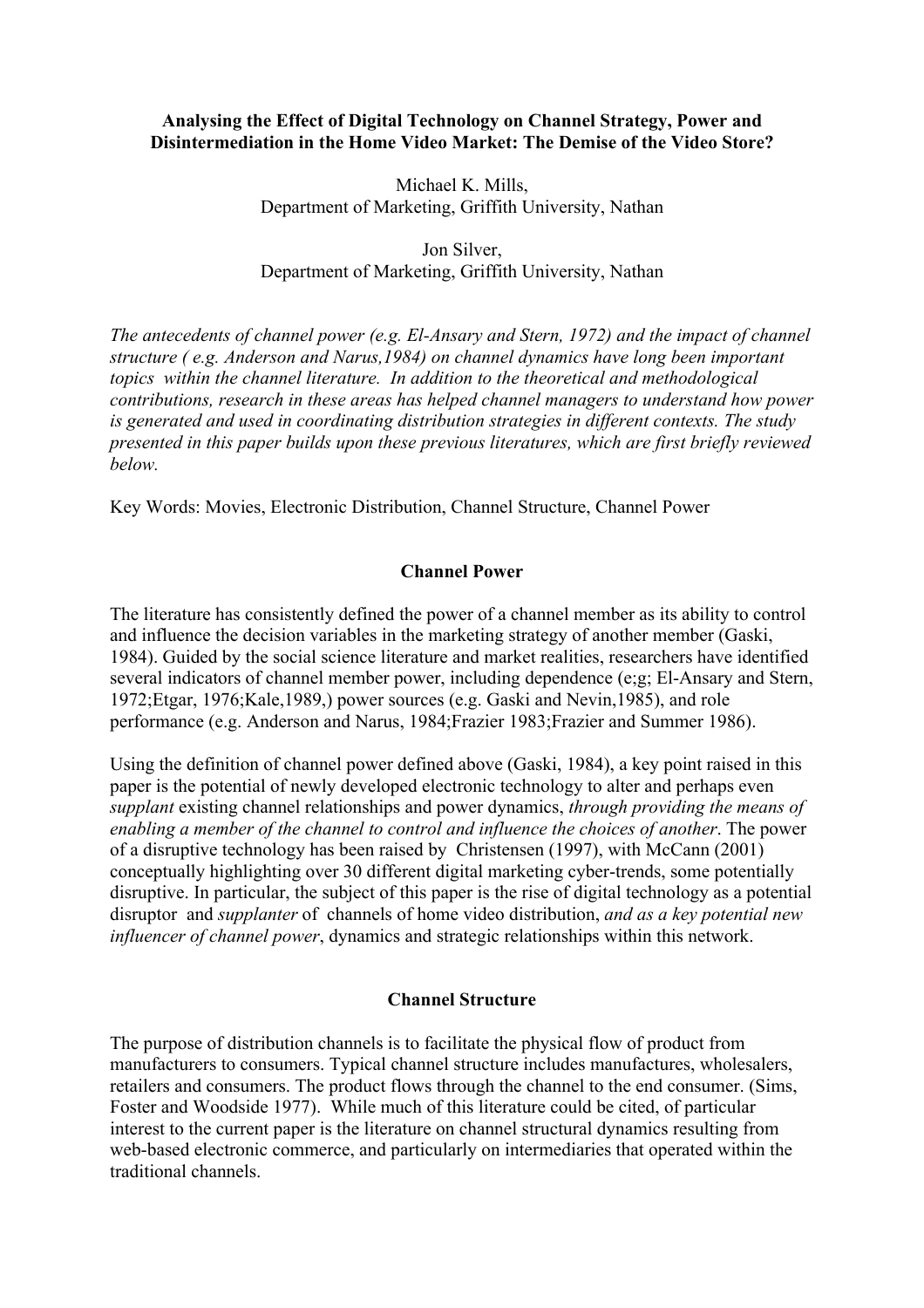This area of literature is only just emerging empirically, although as far aback as 1987, academics and practitioners alike have provided arguments in favour of channel disintermediation due to e-commerce ( e.g. Benjamin and Wigand,1987), with Malone *et al*. 1987,1989) proposing that once electronic markets emerge, traditional intermediaries might be threatened due to an electronic brokerage effect and the use of the Web as a direct distribution channel. An existing body of literature discussing this *disintermediation* (Chircu and Kaufmann,1999), as well as alternative outcomes (e.g. *more intermediation* --as new roles for intermediaries emerge from the changed structure, or *re-intermediation*, as traditional industry players have incentives to develop e-commerce capabilities and start competing in electronic markets as well) has emerged. Excellent papers by Mahadevan (2003), using a taxonomy of 12 B2B electronic market structures to examine the impact of market fragmentation, asset specificity and other variables on the ability of a firm to exploit these market structures, and Sen and King (2003), using a game theoretic transaction cost approach to predict degrees of disintermediation are recent examples. The latter note that e-commerce is leading to considerable changes in industry value chains by changing the economics and structure of distribution channels that may result in the demise of intermediaries.

#### Channel Power and Structure Within the Home Video Distribution Channel

Sims, et al (1977) note that "the presence of appreciable channel control by one firm over another has emerged in those industries which are dominated by a few oligopolistic sellers." Perhaps no better example of this situation exists than that of Hollywood's highly successful industrial system, which has functioned well for almost 90 years, with the major studios controlling the industry, within a fairly traditional channel of M-W-R-C.

The major studios in Hollywood (the Majors) powerfully dominate the world film market by controlling distribution channels across the various audio-visual markets (O'Regan, 1992; Puttnam, 1997; Silver and Alpert, 2003). They or their parent companies own the leading domestic and international film, video and television distribution companies as well as the four major American TV networks NBC, ABC, CBS and Fox and also provide the world with much of its TV programming. The Majors derive 80% of a movie's revenues from the video and television markets (Table 1). In reality, the cinema release of a movie is a brand building exercise to facilitate high demand in the home video and television markets. Revenues from these post-theatrical markets provide the cash flow needed by these media conglomerates to operate and re-invest in new film production.

### Research Questions and Method

Given the above, this paper poses two questions of interest to distribution channel researchers:

- (1) What is the likely course of home video distribution given new available digital technology ; in particular, do available trends support (a) disintermediation, (b) more intermediation, or (c) re-intermediation?
- (2) What are the likely effects of new digital technology on channel power within the home video distribution channel?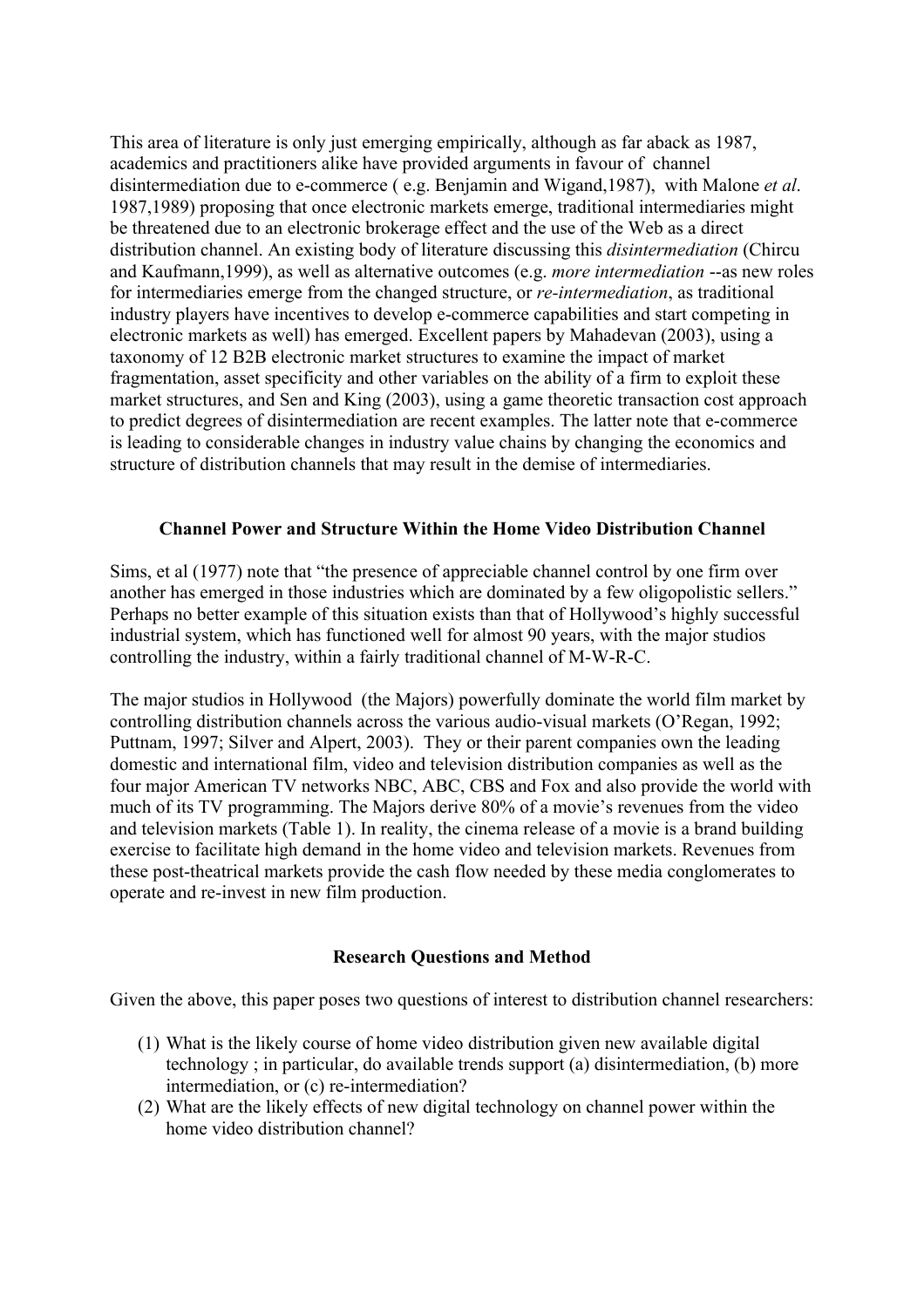To examine these questions the authors examined available data and current trends in the home video market, and the channel power dynamics thereof. In particular, we examined past and current data on industry trends and current thinking in this area, as well as data on video rentals, movie revenues across various distribution channels, the ability of channel members to gain or lose power as a result of technological "assets" (Mahadevan,2003) and the like. Comprehensive data on 2003 video industry sales is currently unavailable and has been supplemented with historic industry sales data as required.

## Key Findings

### The Home Video Market

Sony released Betamax, the world's first video tape recorder in 1975. At that time, the cinema (theatrical) release was the main source of revenue for a motion picture. Network television was a secondary market and with its introduction, home video became an embryonic ancillary market. (Wasser 2001)

By 2001, the video market, not the theatrical release, provided the single largest revenue stream for Hollywood movies, as shown below in Table 1.

|  | Table 1. Worldwide (non-North American) home video market revenues 2001 |  |  |  |  |  |  |
|--|-------------------------------------------------------------------------|--|--|--|--|--|--|
|--|-------------------------------------------------------------------------|--|--|--|--|--|--|

| Media                      | Movie revenues     | movie revenue mix |
|----------------------------|--------------------|-------------------|
| <b>Theatrical Revenues</b> | US \$ 5.7 billion  | 20%               |
| Home Video Revenues        | US $$12.4$ billion | 40%               |
| Free TV Revenues           | US $$9.7$ billion  | 30%               |
| Pay TV Revenues            | US \$ 3.2 billion  | 10%               |

Source: Hollinger (2002) MPA statistics reported in The Hollywood Reporter at Backstage.com

http://www.backstage.com/backstage/news/article\_display.jsp?vnu\_content\_id=1520789

### Trends in Video Rentals and Sales

Table 2 below shows that video cassette rentals and sell-through video cassette sales peaked in 1998-2000 period. DVD was introduced in 1997 and by 2003 both DVD rentals and sellthrough surpassed the video cassette market's peak years. (MPA 2003) Today as video tape approaches its  $30<sup>th</sup>$  year and the end of its life cycle, DVD is booming. Its popularity is being driven by consumer demand mainly for movies but also for TV series, as well as the novelty of the format as the price of DVD players has dropped dramatically.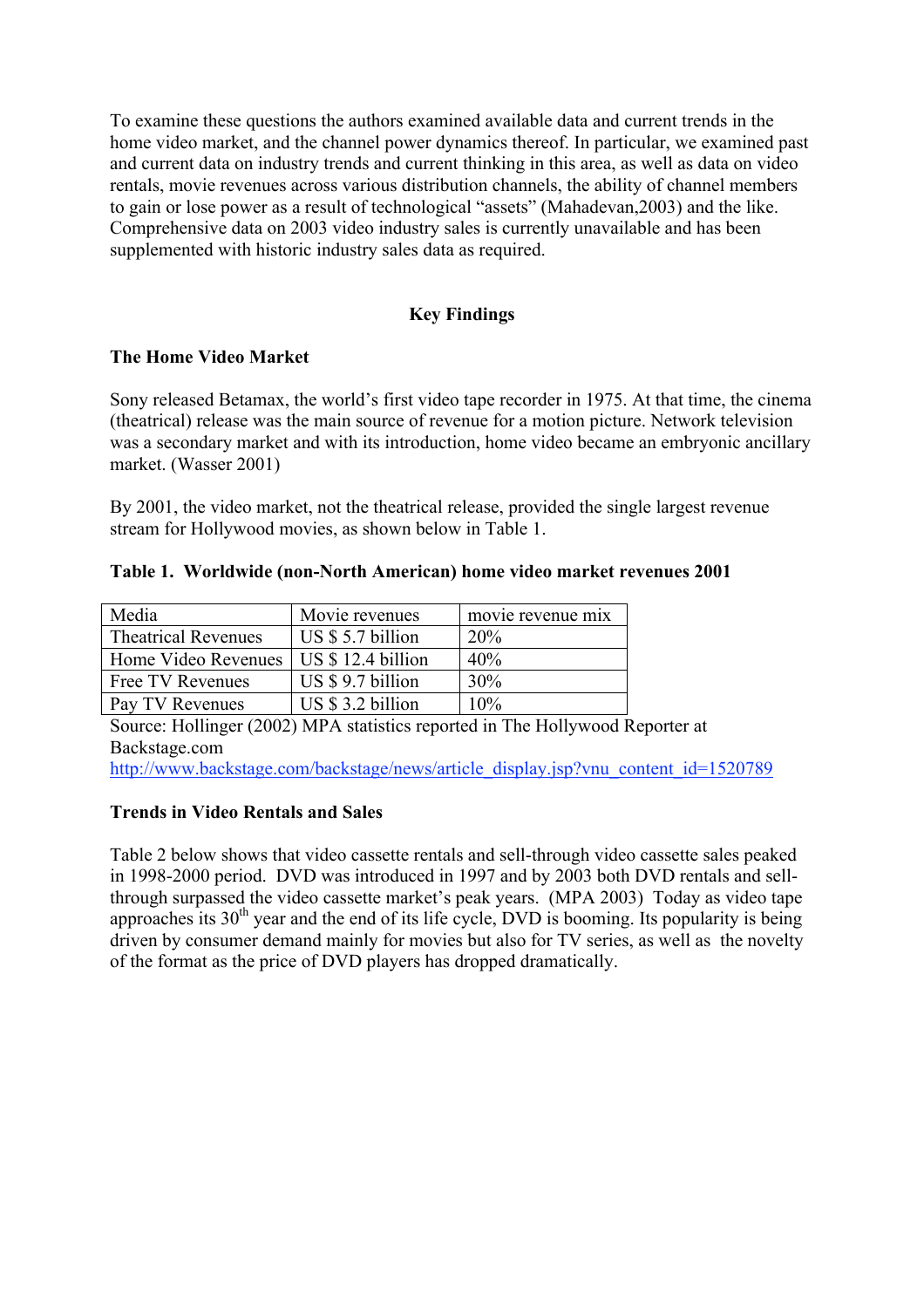|                 | Embryonic stage           | Peak volumes              | 2003              |  |  |  |  |  |
|-----------------|---------------------------|---------------------------|-------------------|--|--|--|--|--|
| VCR penetration | 2 % in 1980               |                           | $91\%$            |  |  |  |  |  |
| into US homes   |                           |                           |                   |  |  |  |  |  |
| Video rentals   | 2 million units rented in | 99 million units rented   | 53 million units  |  |  |  |  |  |
|                 | 1980                      | in 2000                   |                   |  |  |  |  |  |
| Sell-through    |                           | 626 million units sold in | 240 million units |  |  |  |  |  |
| videos          |                           | 1998                      |                   |  |  |  |  |  |
| DVD market      | Only US \$4.6 billion in  |                           | US \$14.3 billion |  |  |  |  |  |
| size            | 1997                      |                           |                   |  |  |  |  |  |
| DVD rentals     | 1.6 million units rented  |                           | 111 million units |  |  |  |  |  |
|                 | in 1998                   |                           | rented in 2003    |  |  |  |  |  |
| DVD sell-       | 33 million units sold in  |                           | 985 million units |  |  |  |  |  |
| through         | 1998                      |                           | sold in 2003      |  |  |  |  |  |

# Table 2:Trends in Video Rentals and Sales

Sources: MPA 2003; Sporich 2004. Is Digital a Disruptive Technology for the Home Video Market?

Christensen (1997) argues that whilst some innovations are sustaining technologies that improve product performance and service delivery, others are disruptive technologies that can ultimately facilitate the transformation of industry business models and market structures. Additionally he notes that disruptive technologies become dangerous for incumbents when they expand into the value matrix held by the old market – in this case the video rental chains.

Digital technology has redefined book-selling with Amazon.com's business model at last evolving into a profitable online e-retailer. Digital has also disrupted the music industry which has been in recession for almost four years. Sales are down due to a combination of factors, foremost among them, online piracy initially through Napster et al but also as a result of the recent wide diffusion of CD / DVD burners in home computers and the introduction of mobile MP3 players and Apple's iPod.

### **Incumbents Strategic Response to the Threat of Digital in the Movie/Video Industry**

In 2001, five major Hollywood studios - Universal, Paramount, MGM/UA, Warner Brothers and Sony / Columbia, announced that they were creating a joint venture to launch a video-ondemand (VOD) service. It would operate over the Internet and enable consumers to download movies to their computer hard drive for a limited period of time on a fee for download basis.

Movielink executives explained that the primary motivation for the Major studios moving quickly to establish a VOD service were worries that the popularity of Napster's music file sharing software and strategy could also spread to the movie industry and create similar problems for Hollywood on the Web (it has). Their VOD technology would it was hoped, help to limit online video piracy of their movies. (Rich 2001)

A second motivator for the Majors in these ventures was that digital technology enables "the opportunity to establish direct relationships with consumers and collect critical information on them. Building up a list of consumers with known tastes in movies, the studios could then use the web for highly targeted direct marketing pitches." (Sweeting 2000).

### Channel Structure Impact: Disintermediation?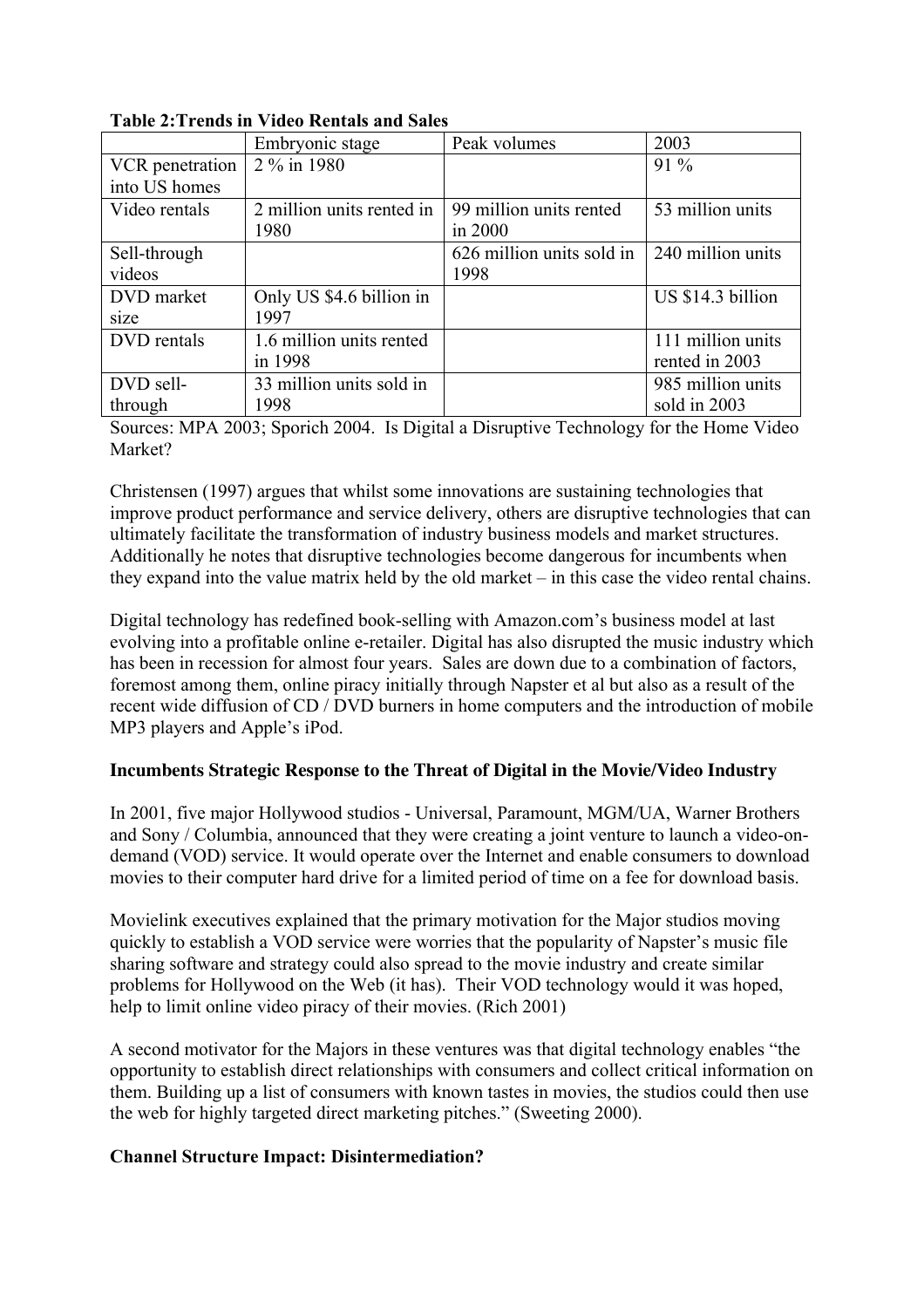Disintermediation is likely in the home video market because digital is a potentially disruptive technology for the video rental store on two fronts - it strengthens the power of the major studios as distributors at the expense of the video retailer and it empowers the consumer providing greater choice and more flexibility.

With forty per cent of the film industry's revenues coming from the home video market (Table 1) and the fact that revenues would be further boosted by eliminating the video store middleman, the Major studios would seem to have every incentive to increase their revenues via digital distribution. Just as the Nickelodeons disappeared 90 years ago as the movie industry entered its pre-Hollywood shakeout phase, and neighbourhood movie theatres disappeared as TV diffused widely, as "channel captain" the Majors are not adverse to abandoning unprofitable sectors. The future doesn't look healthy for the local video store.

Digital enables the Major studios to directly monitor consumer behaviour and the interactive nature of digital enables the Majors to follow in the footsteps of Amazon.com employing data mining software to make personalized offers to their VOD customers promoting their range of movies along the lines of "other customers who rated this movie favourably also watched…"

Channel differentiation can provide sustainable competitive advantage: "The goal should be to push products down into the lowest cost channel that can deal with them. That's the way to make more profit and often more sales." (Friedman and Furey 2000).

Digital facilitates that scenario through video-on-demand. As Disney Chairman and CEO, Michael Eisner signalled at the time that his company announced its entry into the VOD market, "Downloading movies over the web would offer studios something they'd never had before - no middleman (the video store). Rather than licensing its movies to some third party website operator," Eisner said, "the studio would likely offer download directly from their own sites. Its like a \$2.50 video rental but we keep all the money." (Sweeting 2000)

Digital also empowers consumers at the expense of the video retailer because it eliminates "supply problems". Consumers can access their choice of movie literally on-demand either through interactive television services from their Pay-TV operator or over the Internet via Movielink.com or other providers. Video-on-demand eliminates the need to physically go to the video store and the risk of being disappointed the video you want isn't there because its movies are available 24/7. A key finding of a recent survey of the home video market in North America showed that 47% of respondents "always" (10%) or "often" (37%) left the video store empty handed and that "it was not uncommon for video store renters to settle for a 'second-choice' title because a specifically desired title is not available" (Hoffenberg 2004).

Digital distribution through video-on-demand and interactive TV are sustaining technologies for the Hollywood studios because they improve product performance (picture and sound quality); service delivery (24/7 consumer access) and lower distribution costs through a shorter channel span, less manual handling and potentially more profit from the elimination of the middleman. And digital distribution is likely to become a disruptive technology for the video store and result in disintermediation of the value chain because it empowers consumers offering them greater choice and increased flexibility (any movie, any time). The end result? Disintermediation and the eventual demise of the video rental store, the timing of which, is subject to the rate of diffusion of digital television and broadband into consumer homes.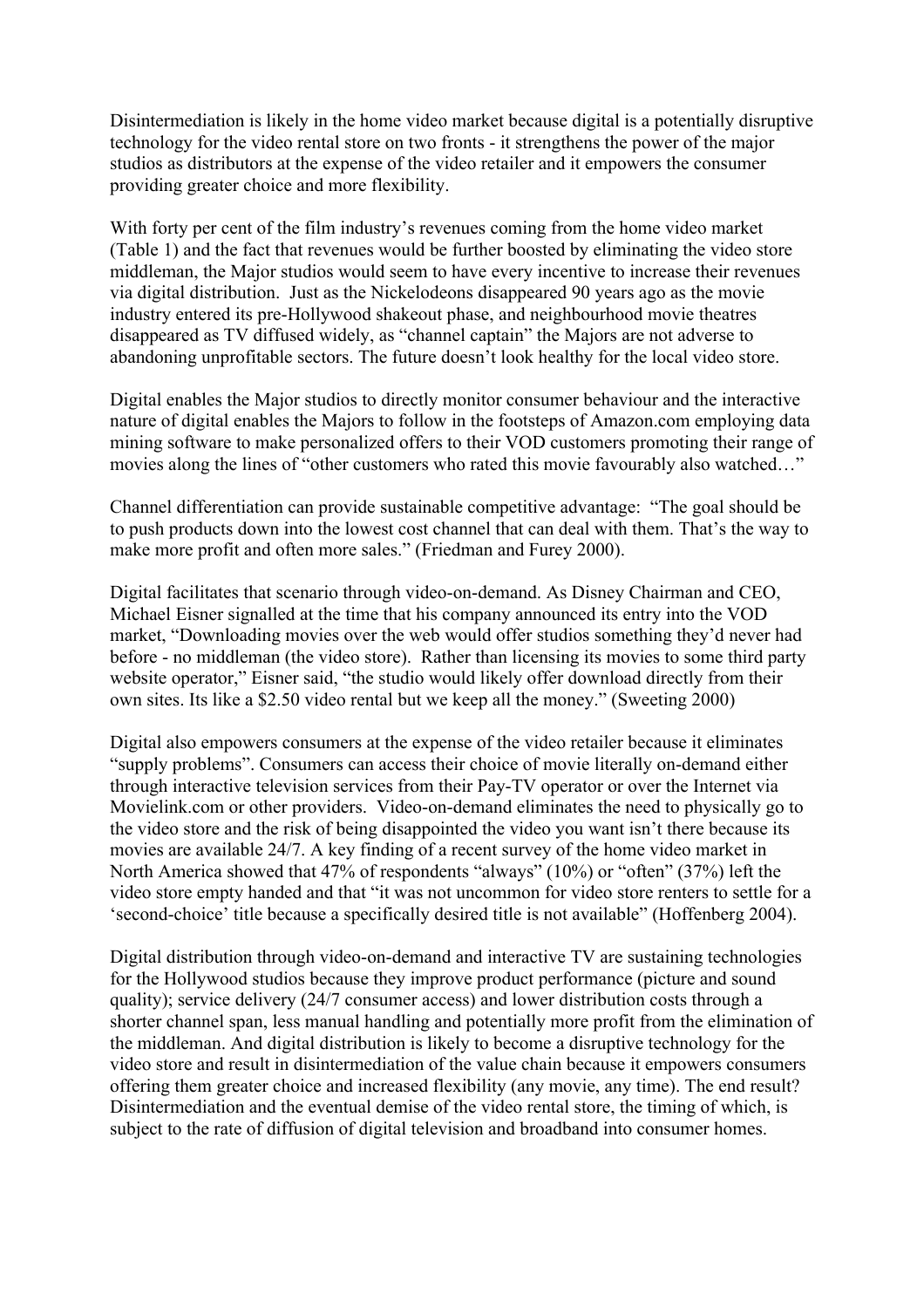This is the looming scenario facing the large video chains who must now be monitoring VOD, the diffusion of broadband and the trend in convergence of media with trepidation. With widespread access to video-on-demand, regardless of the delivery method, why would consumers at that point take a trip to rent a movie that might not even be available at the local video store and also have to pay an extra fee if they return it late when they can order their movie of choice via VOD for a fixed fee from the comfort of their own home?

#### **Conclusion**

This paper has examined the issue surrounding the potential of digital technology to change channel dynamics, strategy, and structure in the video movie distribution market. While exploratory in nature the data examined suggests that digital technology is already well on the way to changing existing methods and channels of distribution for movie videos, as well as power relationships within this network. It seems likely that the traditional M-W-R-C channel which has existed in this market, will be replaced by a M-W-C or M-C channel, with resulting disintermediation or re-intermediation.

#### **References**

Anderson, J. and Narus, J.(1984), A Model of Distributor's Perspective of Distributor-Manufacturer Working Relationships," *Journal of Marketing*, 48, 4, 62-74.

Arnold, Thomas K. (2004) "DVD Drive." *Hollywood Reporter*. August 2004 Vol. 385 pp 50.

Benjamin, R. and Wigand, R. (1995) "Electronic Markets and Virtual Value Chains on the Information Highway" *Sloan Management Review*, Winter, 62-72.

Berkowitz, B. (2004) "Apple iTunes Breaks One Week Sales Record." *Yahoo News* May 5.

Chircu, A. M. and Kauffman,R.J. (1999) "Analysing Firm-Level Strategy for Internet-Focused Reintermediation", *International Journal of Electronic Commerce* 4 (4),7-42.

Christensen, C. (1997). *The Innovator's Dilemma*. Boston: Harvard Business School Press.

Duncan, E. (1998 ) Technology and Entertainment: A Digital Future. *The Economist.* 349/8095. London (November 21), 14-16.

El-Ansary, A. and Stern,, L. (1972), "Power Measurement in the Distributive Channel," *Journal of Marketing Research*, 4 (February),47-52.

Etgar, M.(1976), "Channel Domination and Countervailing Power in Distributive Channels," *Journal of Marketing Research*, 13, 3, 254-262.

- Frazier, G.L. (1983), "On The Measurement of Inter-firm Power in Channels of Distribution,' *Journal of Marketing Research*, 20 (May),158-166.
- Frazier, G.L. and Summers, J.O.(1986),"Perceptions of Inter-firm Power and Its Use Within a Franchise Channel of Distribution," *Journal of Marketing Research* , 22 (May), 169-176.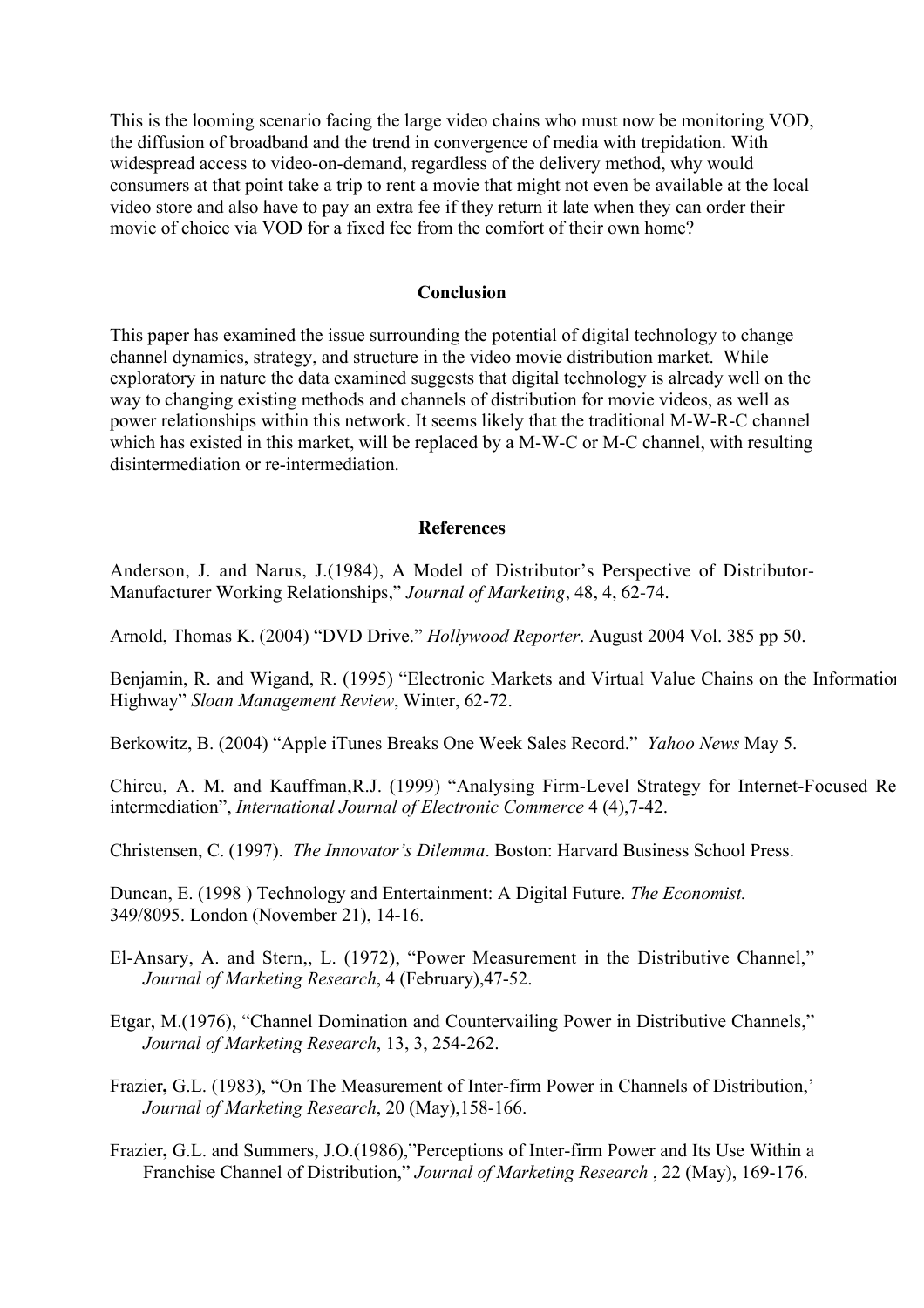- Friedman, L.G. and Furey, T.R.( 2000). *The Channel Advantage.* Oxford: Butterworth Heinemann.
- Gaski, J.F. (1984), "The Theory of Power and Conflict in Channels and Distribution," *Journal of Marketing*, 48 (Summer),9-29.
- Gaski,J.F. and Nevin, J.R. (1985),"The Differential Effects of Exercised and Unexercised Power Sources in a Marketing Channel," *Journal of Marketing Research*, 22,130-142.

Hill, C.W. L. and Jones, G. R. (1998) "*Strategic Management: An Integrated Approach*." Houghton Mifflin Company. Boston. New York.

Hoffenberg, Steve (2004) "The Solution to Video-on-Demand's 'Easy Come, Easy, Go Problem." *DTV View* E-Mail Brief., 1 (August 30). Can be accessed at http://lyra6.lyra.com/DTVVIEW/VODEasyComeEasyGo.html .

Hollinger, H. (2002) "Major Haul: \$31 bil in 2001" *Hollywood Reporter*,373 (June 18-24), 1.

Hunt,S**.** and Nevin, J.(1974), Power in a Channel of Distribution: Sources and Consequences," *Journal of Marketing Research*, 11,2,186-193.

Kale, S.H. (1989),"Dealer Dependence and Influence Strategies in a Manufacturer-Dealer Dyad," *Journal of Applied Psychology*, 3,379-384.

Kotler, P., Brown, L., Adam, S. and Armstrong, G. (2004) *Marketing: Sixth Edition*, Pearson-Prentice Hall, 558.

Learmonth, M. (2004) "Netflix Plans to Deliver Films via the Web in 2005 – CEO" *Yahoo News* (April 24).

McCann, Professor John M. (2001) "*Digital Marketing Cyber Trends*" Fuqua School of Business, Duke University. Available at www.duke.edu/~mccann/q-mkting.htm accessed July 23, 2001

Mahadevan, B. (2000)." Business Models for Internet Based E-Commerce: An Anatomy**."** *California Management Review*. 42/4 (Summer): 55-69.

- Mahadevan,B.(2003)"Making Sense of Emerging Market Structures in B2B E-Commerce," *California Management Review*, 46 (1),86-101.
- Malone,T.W.,Yates,J. and Benjamin,R.I. (1987)"Electronic Markets and Electronic Hierarchies, *Communications of the ACM* 30 (6), 484-497.
- Malone,T.W.,Yates,J. and Benjamin,R.I. (1989)"The Logic of Electronic Markets", *Harvard Business Review*, May-June,166-172.
- Mills, M**.K.** and Harris, B.F.(1983)"Public Policy and Shopping Effectiveness: The Case of Item Price Removal," *Journal of Marketing and Public Policy*, 70-81.